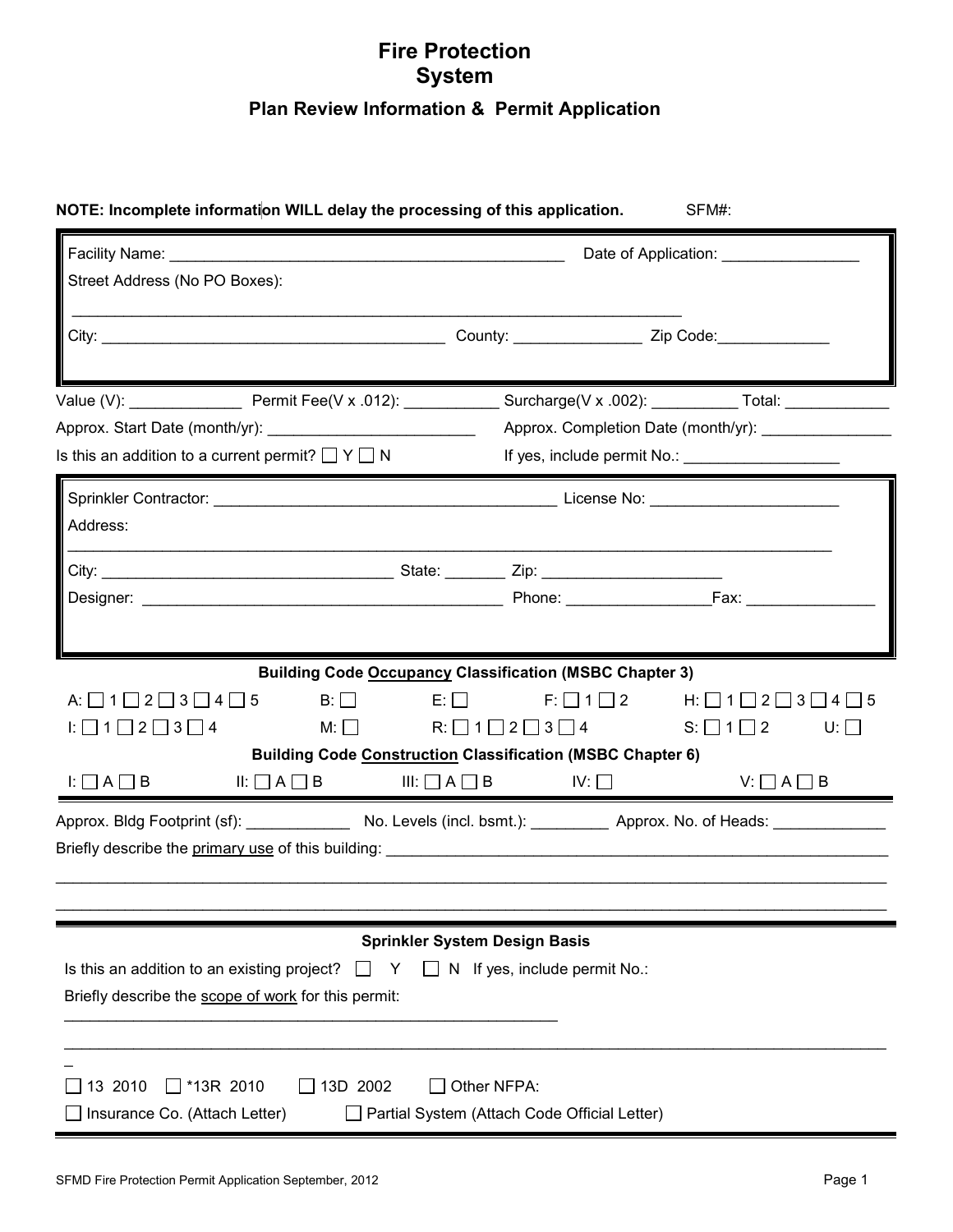Code Variance? Explain:

\*Check this box  $\to \Box$  Acknowledging that 13R is the applicable standard as no other building credits (i.e. height, area, access) have been applied to this facility. (Verify with the architect or builder. Failure to provide this acknowledgement for a **13R** design may delay this plan review and permission to commence work on the project.)

\_\_\_\_\_\_\_\_\_\_\_\_\_\_\_\_\_\_\_\_\_\_\_\_\_\_\_\_\_\_\_\_\_\_\_\_\_\_\_\_\_\_\_\_\_\_\_\_\_\_\_\_\_\_\_\_\_\_\_\_\_\_\_\_\_\_\_\_\_\_\_\_\_\_\_\_\_\_\_\_\_\_\_\_\_\_\_\_\_\_\_\_\_\_\_

Division Policy FP-1(03): Permits for fire protection-related work are required when the number of heads exceeds **20**, and/or the value of work exceeds **\$2,500.00**. Check also with the **local authorities** prior to commencing any work.

\_\_\_\_\_\_\_\_\_\_\_\_\_\_\_\_\_\_\_\_\_\_\_\_\_\_\_\_\_\_\_\_\_\_\_\_\_\_\_\_\_\_\_\_\_\_\_\_\_\_\_\_\_\_\_\_\_\_\_\_\_\_\_\_\_\_\_\_\_\_\_\_\_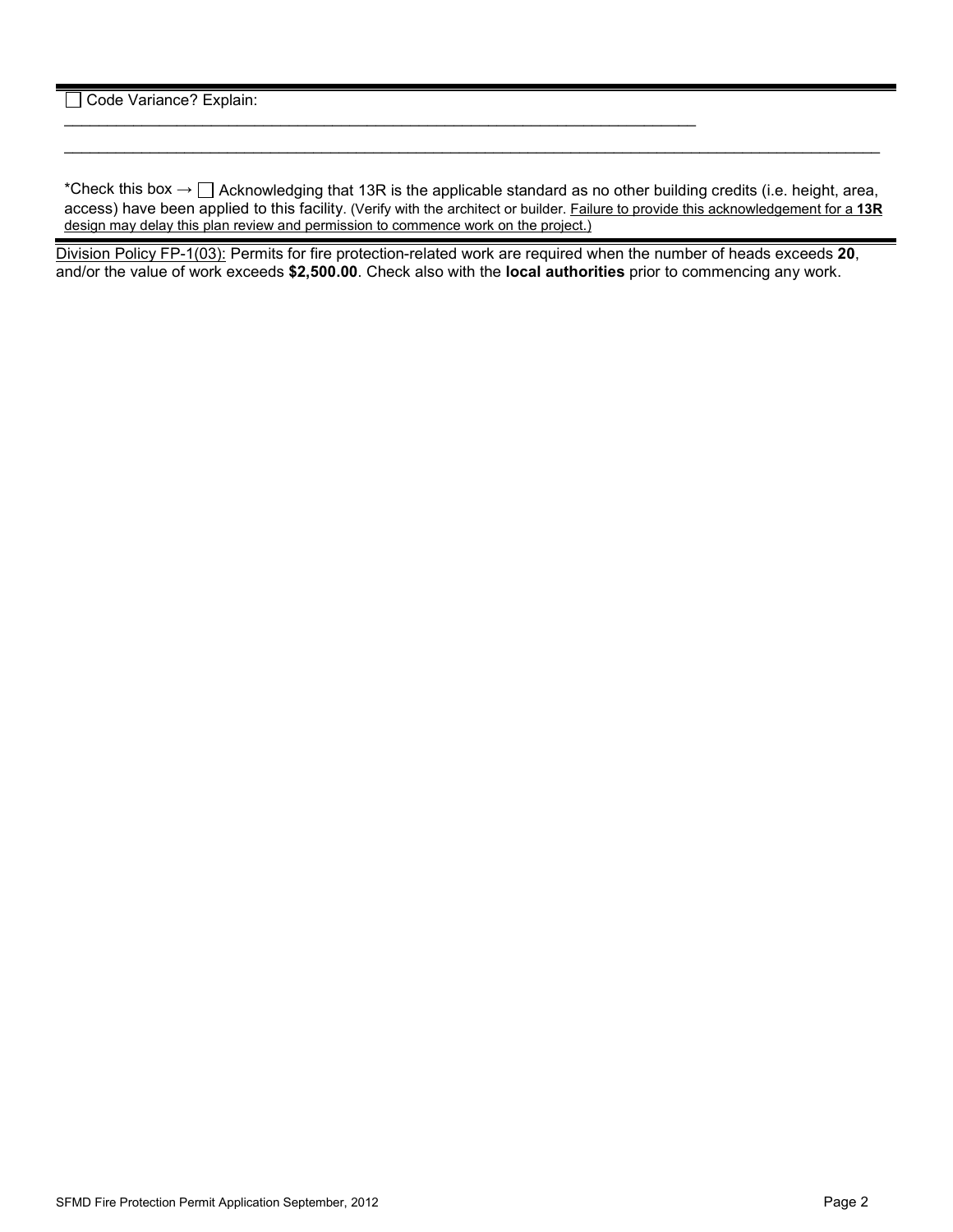|                                                    | Remote Station or Central Station Monitoring will be provided for this system. (>20 new heads, >100 new/existing heads)                                                                                                                                                                                                                                                                       |                   |                                     |                       |                                     |  |  |  |
|----------------------------------------------------|-----------------------------------------------------------------------------------------------------------------------------------------------------------------------------------------------------------------------------------------------------------------------------------------------------------------------------------------------------------------------------------------------|-------------------|-------------------------------------|-----------------------|-------------------------------------|--|--|--|
|                                                    | Water Supply: $\Box$ Public Main $\Box$ Fire Pump*(Rated Capacity: _____ Press.: ____) $\Box$ Tank or Reservoir: ______ gal.                                                                                                                                                                                                                                                                  |                   |                                     |                       |                                     |  |  |  |
|                                                    | (*If supply is from a fire pump, provide factory test curve or latest field performance test and indicate driver type.)                                                                                                                                                                                                                                                                       |                   |                                     |                       |                                     |  |  |  |
|                                                    |                                                                                                                                                                                                                                                                                                                                                                                               |                   |                                     |                       |                                     |  |  |  |
|                                                    | Residual Pressure: _____________ psi<br>Static Pressure: ____________ psi                                                                                                                                                                                                                                                                                                                     |                   |                                     |                       | Flow: ________________gpm           |  |  |  |
|                                                    | Size of Main to Bldg: ______ in. Combined w/domestic? □ Y □ N Size: _____ in. Solenoid Provided? □ Y □ N                                                                                                                                                                                                                                                                                      |                   |                                     |                       |                                     |  |  |  |
| System Type:                                       | $\square$ Wet<br>$\Box$ Dry                                                                                                                                                                                                                                                                                                                                                                   | $\Box$ Pre-Action | $\Box$ Deluge                       |                       |                                     |  |  |  |
| Sprinkler System Design Criteria                   |                                                                                                                                                                                                                                                                                                                                                                                               |                   |                                     |                       |                                     |  |  |  |
| Description of<br>Area                             | Hazard<br>Classification                                                                                                                                                                                                                                                                                                                                                                      | Type of System    | Area/Density<br>or Other Basis      | Reference<br>Sections | <b>Notes</b>                        |  |  |  |
|                                                    |                                                                                                                                                                                                                                                                                                                                                                                               |                   |                                     |                       |                                     |  |  |  |
|                                                    |                                                                                                                                                                                                                                                                                                                                                                                               |                   |                                     |                       |                                     |  |  |  |
|                                                    |                                                                                                                                                                                                                                                                                                                                                                                               |                   |                                     |                       |                                     |  |  |  |
|                                                    |                                                                                                                                                                                                                                                                                                                                                                                               |                   |                                     |                       |                                     |  |  |  |
|                                                    |                                                                                                                                                                                                                                                                                                                                                                                               |                   |                                     |                       |                                     |  |  |  |
|                                                    |                                                                                                                                                                                                                                                                                                                                                                                               |                   |                                     |                       |                                     |  |  |  |
|                                                    |                                                                                                                                                                                                                                                                                                                                                                                               |                   |                                     |                       |                                     |  |  |  |
|                                                    |                                                                                                                                                                                                                                                                                                                                                                                               |                   |                                     |                       |                                     |  |  |  |
|                                                    |                                                                                                                                                                                                                                                                                                                                                                                               |                   |                                     |                       |                                     |  |  |  |
|                                                    |                                                                                                                                                                                                                                                                                                                                                                                               |                   |                                     |                       |                                     |  |  |  |
| $\bullet$                                          | Miscellaneous Storage as defined in NFPA 13 applies to this occupancy                                                                                                                                                                                                                                                                                                                         |                   |                                     | $\Box$ Y $\Box$ N     |                                     |  |  |  |
| $\bullet$                                          | Is the roof slope greater than 2 in. in 12 in.?                                                                                                                                                                                                                                                                                                                                               |                   | $\Box$ Y $\Box$ N                   |                       | If yes, roof slope is:              |  |  |  |
| Flammable/Comb. Liquid Use or Storage<br>$\bullet$ |                                                                                                                                                                                                                                                                                                                                                                                               |                   | $ Y $ $ N$                          |                       | If yes, detail information below    |  |  |  |
| Aerosol Storage<br>$\bullet$                       |                                                                                                                                                                                                                                                                                                                                                                                               |                   | $\Box$ $\Upsilon$ $\Box$ $\Upsilon$ |                       | If yes, detail information below    |  |  |  |
| Hazardous Material Use or Storage<br>$\bullet$     |                                                                                                                                                                                                                                                                                                                                                                                               |                   | $ Y $ $ N$                          |                       | If yes, detail information below    |  |  |  |
| Plastic Manufacture or Storage                     |                                                                                                                                                                                                                                                                                                                                                                                               |                   | ∏Y□N                                |                       | If yes, detail information below    |  |  |  |
| High-piled/Rack Storage (>12ft)<br>$\bullet$       |                                                                                                                                                                                                                                                                                                                                                                                               |                   | $\Box$ Y $\Box$ N                   |                       | If yes, complete page three for HPS |  |  |  |
|                                                    |                                                                                                                                                                                                                                                                                                                                                                                               |                   |                                     |                       |                                     |  |  |  |
|                                                    |                                                                                                                                                                                                                                                                                                                                                                                               |                   |                                     |                       |                                     |  |  |  |
|                                                    |                                                                                                                                                                                                                                                                                                                                                                                               |                   |                                     |                       |                                     |  |  |  |
|                                                    |                                                                                                                                                                                                                                                                                                                                                                                               |                   |                                     |                       |                                     |  |  |  |
|                                                    | I have completed all of the information on this form accurately and to the best of my knowledge. If the design and/or scope of work<br>changes from that which is represented here, I will notify the State Fire Marshal Division in a timely manner. I have read and<br>understand Minn. Stat. § 299M regarding Fire Protection Licensing and the penalties for providing false information. |                   |                                     |                       |                                     |  |  |  |
| Signed:                                            |                                                                                                                                                                                                                                                                                                                                                                                               |                   |                                     |                       |                                     |  |  |  |
|                                                    |                                                                                                                                                                                                                                                                                                                                                                                               |                   |                                     |                       |                                     |  |  |  |

Email Address: \_\_\_\_\_\_\_\_\_\_\_\_\_\_\_\_\_\_\_\_\_\_\_\_\_\_\_\_\_\_\_\_\_\_\_\_\_\_\_\_\_\_\_\_\_\_\_\_\_\_\_\_\_